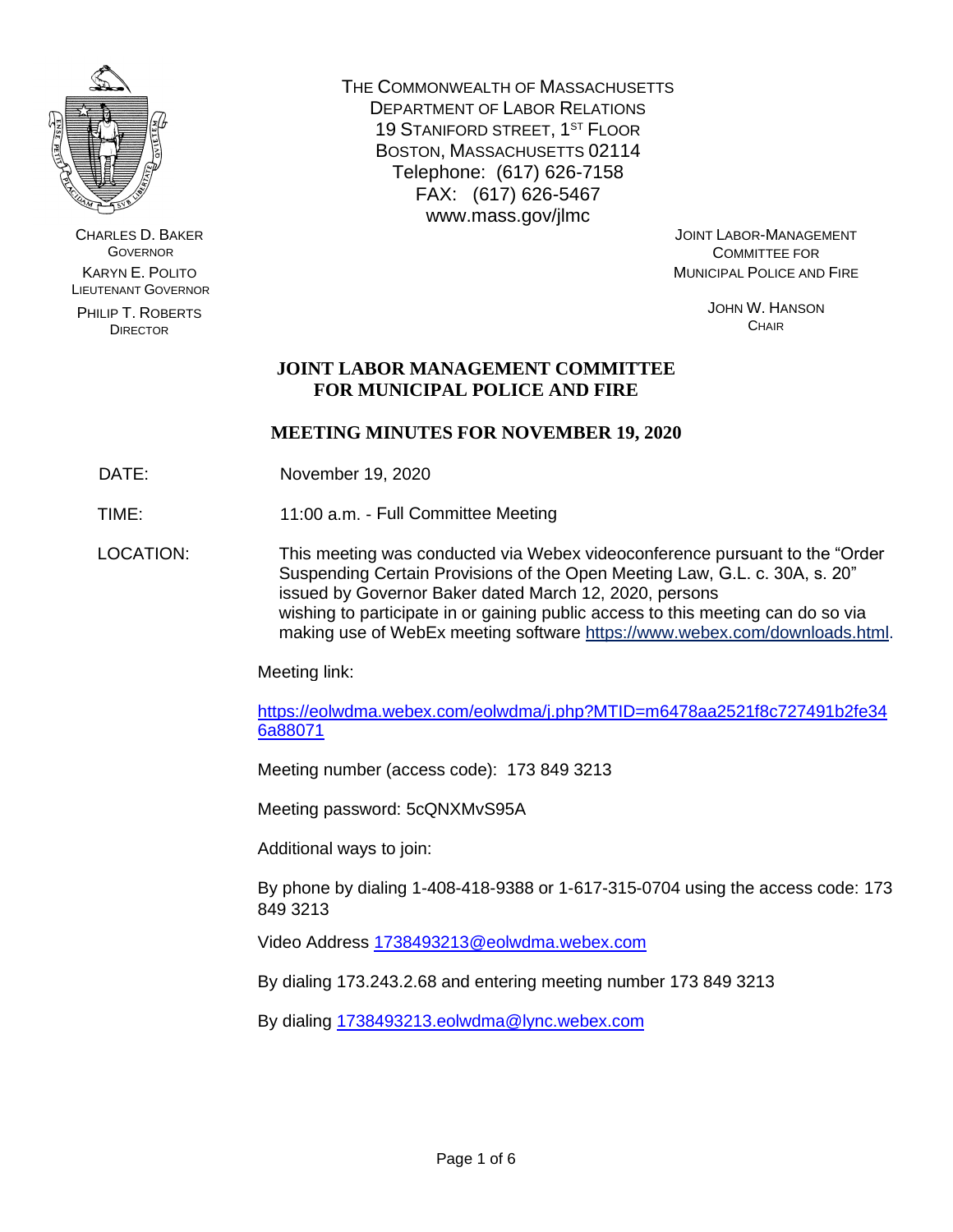**Committee Members Present:** Chairman Hanson; Police**:** Andrews, Perreira; Management: Ansaldi, Johnson; Fire: M.Reddy, Cabral

**Alternates Present:** Fire: Cross, Keene; Police: Pedrini, DeMille, Nelson; Management: McCall, Aicardi, Mazzucco.

**Staff Present:** Cummings**,** Driscoll**,** Hubley, Morgado

**Others:** Philip Roberts (DLR), Jill Bertrand (DLR), John Robertson (MMA), Elizabeth Valerio, Brian Maser, Leah Barrault, James Young

#### **OPEN SESSION**

Chairman Hanson called the meeting to order at 11:04 A.M.

The meeting is being recorded by Chairman Hanson

#### • **Administrative Updates**

#### Meeting Minutes:

o Vote to accept meeting minutes from October 8, 2020.

**Motion by Cross, second by Mazzarella: to approve the minutes of the October 8, 2020, full Committee meeting.**

**The Motion passed unanimously.**

#### • **Chairman's Report**

- $\circ$  Chairman Hanson reported that Arbitrator Beth Wolfson had been subpoenaed to testify in the Chelmsford Superiors case now before DLR. He further reported that Ms. Wolfson had appealed the issuance of the subpoena to CERB.
- $\circ$  Chairman Hanson informed the Committee that he received an advisory opinion from Chief Counsel, Jillian Bertrand, in relation to the New Bedford Police case, JLM-19-7091. Chairman Hanson read from the opinion and welcomed further discussion of the opinion at the next Committee meeting.

#### *Review and Act on the following Petition, Jurisdiction and Awaiting Funding List (AFL) Cases:*

| Case No. | Organization                                   | <b>Mediator/Sr. Staff</b> | <b>Topic/Vote/Action</b> |
|----------|------------------------------------------------|---------------------------|--------------------------|
|          | 1. JLM-20-8129 Manchester-By-The-Sea<br>Police | CG                        | Jurisdiction             |

Mr. Morgado briefed the Committee.

**Motion by Andrews, second by Ansaldi: to take jurisdiction in the case of the International Brotherhood of Teamsters Local 42 and the Town of Manchester-by-the-Sea, JLM-20-8129.**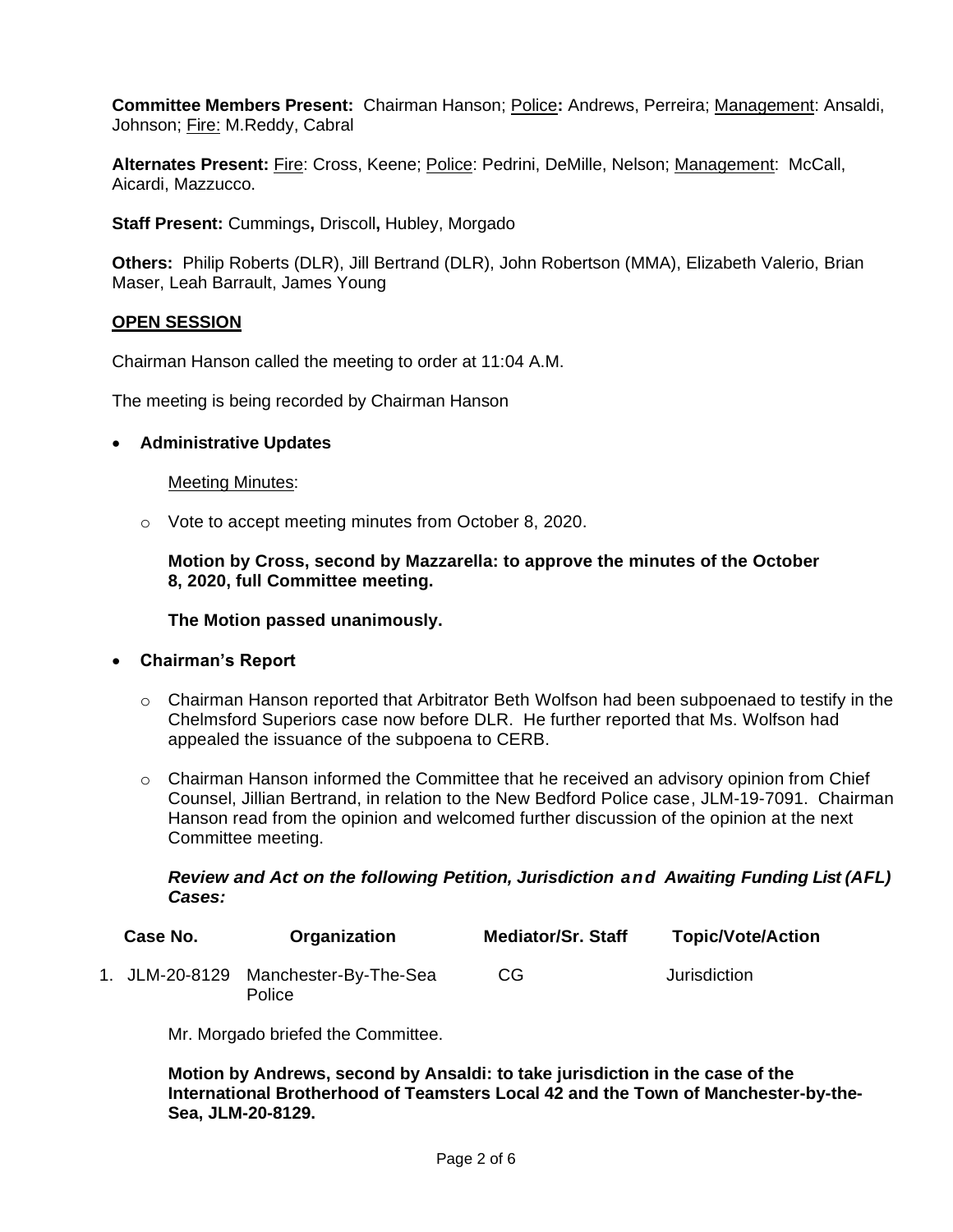**The Motion passed unanimously.**

**Motion by Andrews, second by Ansaldi: to assign the following Committee members to the case of the International Brotherhood of Teamsters Local 42 and the Town of Manchester-by-the-Sea, JLM-20-8129, Nelson and T.Reddy for Police and Ansaldi for Management or substitutes as so designated and approved by the Police and Management Chairs respectively.**

**The Motion passed unanimously.**

2. JLM-20-8249 Framingham Firefighters JOEH, GD Jurisdiction

Mr. Driscoll briefed the Committee.

**Motion by Keene, second by Johnson: to take jurisdiction in the case of the Framingham Firefighters, Local 1652 IAFF and the City of Framingham, JLM-20-8249.**

**The Motion passed unanimously.**

**Motion by Keene, second by Johnson: to assign the following Committee members to the case of the Framingham Firefighters, Local 1652 IAFF and the City of Framingham, JLM-20-8249, Keene for Fire and Kathleen Johnson for Management or substitutes as so designated and approved by the Fire and Management Chairs respectfully.** 

**The Motion passed unanimously.**

3. JLM-20-8250 Framingham Deputy Chiefs JOEH, GD Jurisdiction

Mr. Driscoll briefed the Committee.

**Motion by Keene, second by Ansaldi: to take jurisdiction in the case of the Framingham Deputy Fire Chiefs, Local 1652 IAFF and the City of Framingham, JLM-20-8250.**

**The Motion passed unanimously.**

**Motion by Keene, second by Ansaldi: to assign the following Committee members to the case of the Framingham Deputy Fire Chiefs, Local 1652 IAFF and the City of Framingham, JLM-20-825: Keene for Fire and Kathleen Johnson for Management or substitutes as so designated and approved by the Fire and Management Chairs respectively.**

**The Motion passed unanimously.**

4. JLM-20-7994 Kingston Police Patrol DC, GD Vote to 3(a) Hearing

**Mr. Cummings and Mr. Driscoll briefed the Committee.**

**Motion by Andrews, second by Ansaldi: to find that, in the matter of the Kingston Police Patrolman's Association, Fraternal Order of Police, Lodge 064 and the Town of Kingston, JLM-20-7994, the issues have remained unresolved for an unreasonable period of time resulting in the apparent exhaustion of the process of collective bargaining, and that the Committee vote to hold a hearing pursuant to Section 1, subsection 3(a), as set forth in**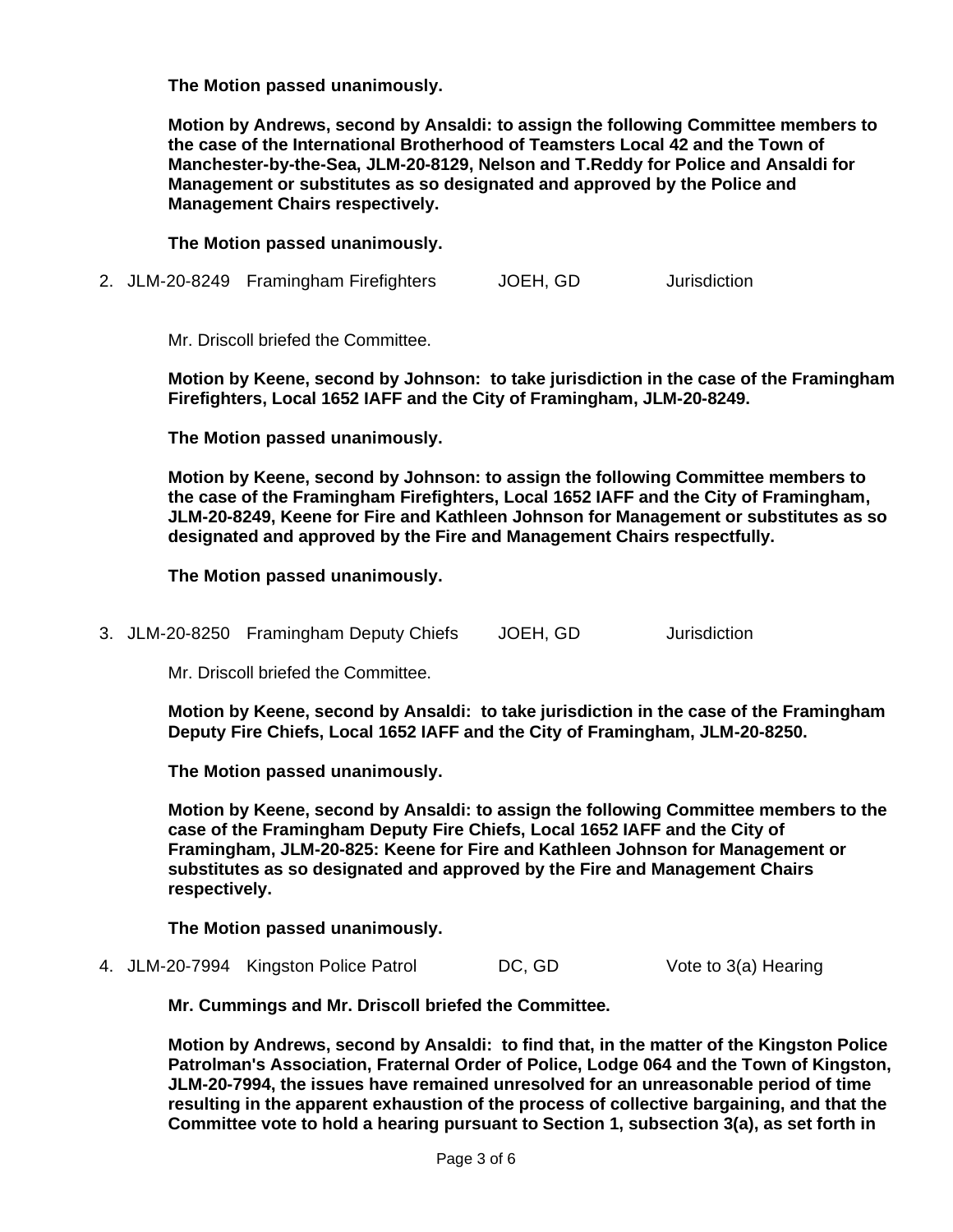**Chapter 589 of the Acts of 1987, with the panel members consisting of Alan Andrews (Labor) and Frank Frederickson (Management), or other Committee members and/or senior staff that may be substituted as necessary by the respective Labor and/or Management Chairs pursuant to the rules, policies, and procedures of the Committee, and any other applicable provisions of law, with said panel to be chaired by John Hanson.**

**The Motion passed unanimously.**

5. JLM-20-7995 Kingston Police Superiors DC, GD Vote to 3(a) Hearing

**Mr. Cummings and Mr. Driscoll briefed the Committee.**

**Committee find that in the matter of the Kingston Superior Officers Association, Fraternal Order of Police, Lodge 064 and the Town of Kingston – JLM-20-7995, the issues have remained unresolved for an unreasonable period of time resulting in the apparent exhaustion of the process of collective bargaining, and that the Committee vote to hold a hearing pursuant to Section 1, subsection 3(a), as set forth in Chapter 589 of the Acts of 1987, with the panel members consisting of Alan Andrews (Labor) and Frank Frederickson (Management), or other Committee members and/or senior staff that may be substituted as necessary by the respective Labor and/or Management Chairs pursuant to the rules, policies, and procedures of the Committee, and any other applicable provisions of law, with said panel to be chaired by John Hanson.**

**The Motion passed unanimously.**

6. JLM-20-8021 Falmouth Police Patrol DC, GD Vote to 3(a) Hearing

Mr. Cummings briefed the Committee.

**Motion by Andrews, second by Ansaldi: to find that, in the matter of the Falmouth Police Patrolmen's Federation and the Town of Falmouth, JLM-20-8021, the issues have remained unresolved for an unreasonable period of time resulting in the apparent exhaustion of the process of collective bargaining, and that the Committee vote to hold a hearing pursuant to Section 1, subsection 3(a), as set forth in Chapter 589 of the Acts of 1987, with the panel members consisting of Michael Perreira (Labor) and Frank Frederickson (Management), or other Committee members and/or senior staff that may be substituted as necessary by the respective Labor and/or Management Chairs pursuant to the rules, policies, and procedures of the Committee, and any other applicable provisions of law, with said panel to be chaired by John Hanson.**

**The Motion passed unanimously.**

7. JLM-20-8064 Norton Fire **JOEH, GD** Funded/Remove

Mr. Hubley briefed the Committee.

**Motion by Cross, second by Ansaldi; to remove the case from the Committee's docket as the Town has funded the contract.**

#### **The Motion passed unanimously.**

8. JLM-20-8080 Fall River Fire **JOEH, DJM** Vote to Arbitration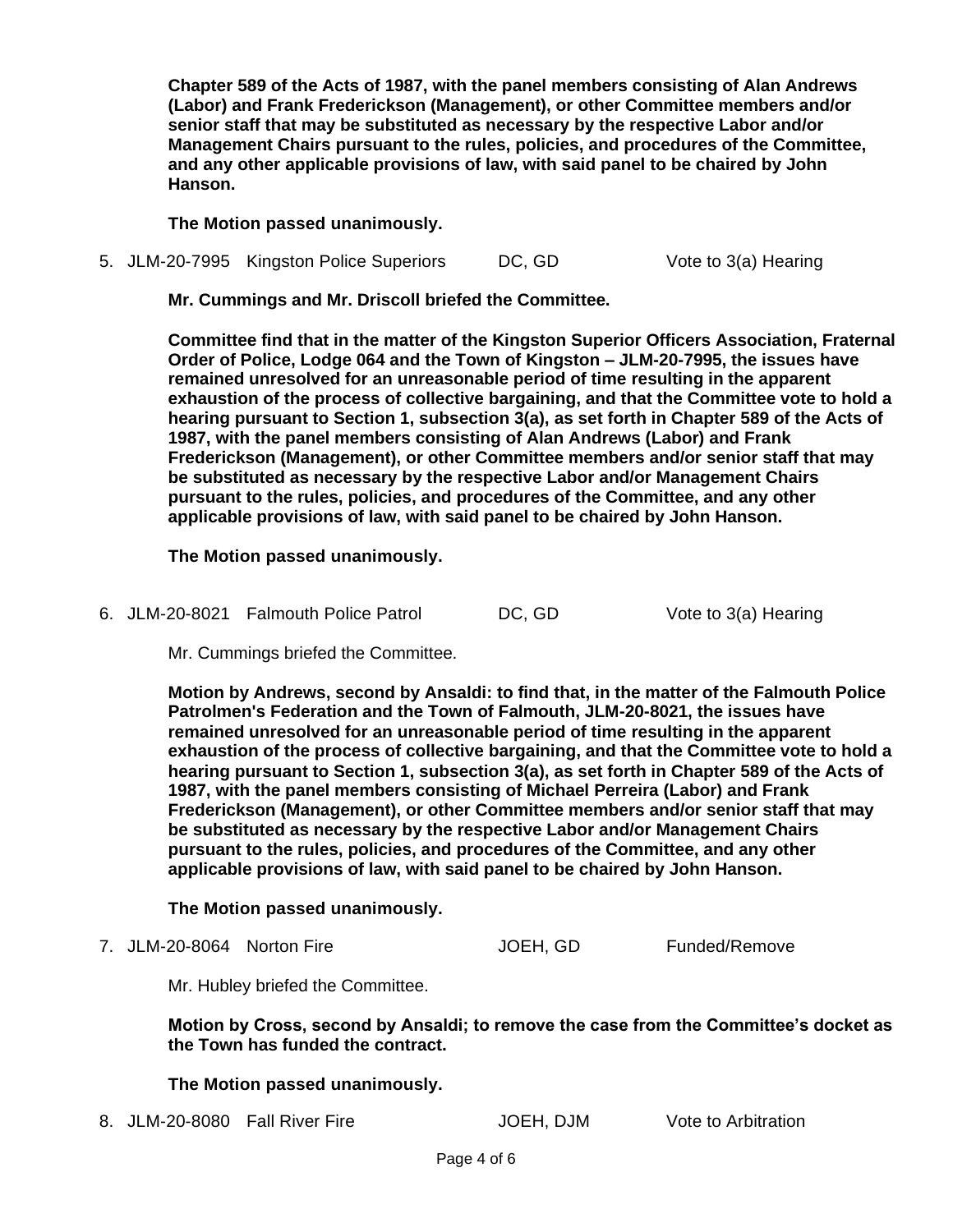Mr. Morgado briefed the Committee.

**Motion by Cross, second by Ansaldi: to find that, in the matter of the Fall River Fire Fighters, Local 1314 and the City of Fall River, JLM-20-8080, that there is an apparent exhaustion of the processes of collective bargaining which constitutes a potential threat to public welfare and that the Committee vote to send this case to arbitration by a tripartite panel consisting of David Keene (Labor) and Dean Mazzarella (Management) and/or other Committee members and/or senior staff that may be substituted as necessary by the respective Labor and/or Management Chairs pursuant to the rules, policies, and procedures of the Committee, and any other applicable provisions of law, and a neutral selected in accordance with the Committee's rules, policies and procedures, on an issue by issue basis, with said issues having been identified at the November 10, 2020, hearing held pursuant to Section 1, Subsection 3(a), of Chapter 589 of the Acts of 1987.** 

**The Motion passed unanimously.**

9. JLM-20-8131 Weymouth Fire **JOEH, GD** Vote to 3(a) Hearing

Mr. Driscoll briefed the Committee

**Motion by Cross, second by Ansaldi: to find that, Committee find that, in the matter of the Weymouth Fire Fighters, Local 1616 IAFF and the Town of Weymouth, JLM-20-8131, the issues have remained unresolved for an unreasonable period of time resulting in the apparent exhaustion of the process of collective bargaining, and that the Committee vote to hold a hearing pursuant to Section 1, subsection 3(a), as set forth in Chapter 589 of the Acts of 1987, with the panel members consisting of William Cross (Labor) and Tony Mazzucco (Management), or other Committee members and/or senior staff that may be substituted as necessary by the respective Labor and/or Management Chairs pursuant to the rules, policies, and procedures of the Committee, and any other applicable provisions of law, with said panel to be chaired by John Hanson**

**The Motion passed unanimously.**

• *Vote to accept the following minutes of hearings held pursuant to Section1, subsection 3(a) of Chapter 589 of the Acts of 1987.*

JLM-20-8080 – Fall River Fire – November 10, 2020 - Hanson, Keene, Mazzarella

## **Motion by Keene, second by Hanson: to approve the minutes of the 3(a) Hearing in this case.**

**The Motion passed unanimously.**

• *Other business*

Chairman Hanson informed that Committee that he is the 2020 recipient of the Cushing-Gavin award from The Labor Guild. Mr. Roberts noted that this award is a remarkable achievement for both Mr. Hanson and the Committee. Committee members extended their congratulations.

## *Adjournment*

**Motion by Cross, second by Ansaldi: to adjourn the Committee meeting.**